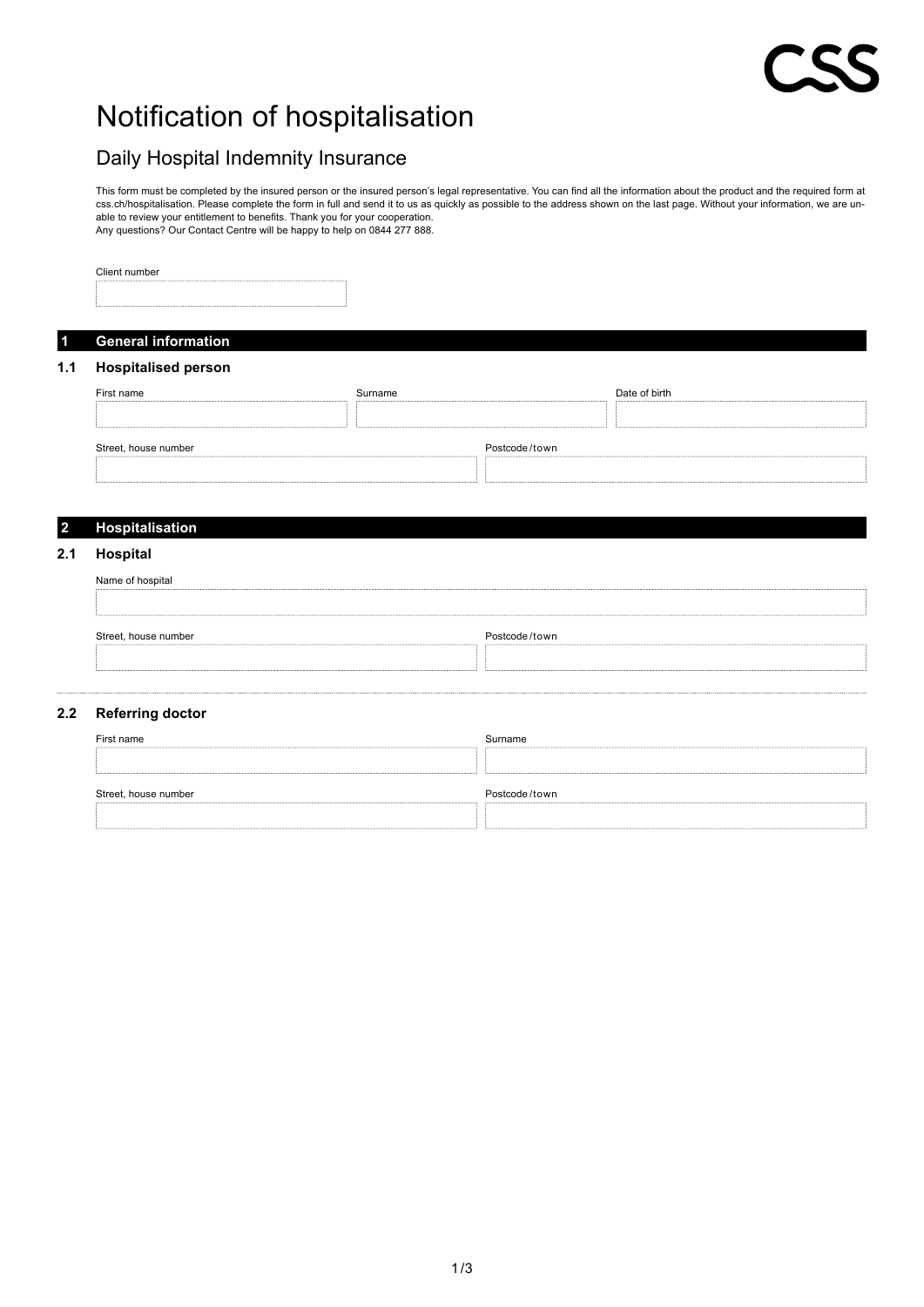### **3 To be completed and confirmed by the referring doctor or the hospital**

| 3.1 | Hospitalisation                                                      |    |                        |              |  |                                       |
|-----|----------------------------------------------------------------------|----|------------------------|--------------|--|---------------------------------------|
|     | First name                                                           |    | Surname                |              |  | Client number                         |
|     |                                                                      |    |                        |              |  |                                       |
|     | Admission                                                            |    | Discharge              |              |  |                                       |
|     | Date                                                                 |    | Date                   |              |  | Definitive number of days in hospital |
|     |                                                                      |    |                        |              |  |                                       |
|     | Stay in normal ward                                                  |    | Stay in intensive care |              |  |                                       |
|     | Date<br>from                                                         | to |                        | Date<br>from |  | to                                    |
| 3.2 | <b>Reason for hospitalisation</b><br>Exact diagnosis and ICD 10 code |    |                        |              |  |                                       |
|     |                                                                      |    |                        |              |  |                                       |

3.3 When was the illness  $\Box$  / the accident  $\Box$  / the pregnancy  $\Box$  first diagnosed / detected? (Please tick)

**3.4 Has the patient received medical treatment in the past 4 years for the above-named condition/complaint?**

| -------------<br><b>Massachusetts</b><br>---------- | -------------<br><b>MARKETS</b> |  |
|-----------------------------------------------------|---------------------------------|--|
|-----------------------------------------------------|---------------------------------|--|

## **Comments**

Date

 $\mathbf{r}$ 

The undersigned person hereby confirms that he or she has answered all questions on all pages truthfully and in full.

| Place              | Date           |
|--------------------|----------------|
|                    |                |
| Doctor's signature | Doctor's stamp |
|                    |                |
|                    |                |
|                    |                |

Please return to: CSS Versicherung AG Special Insurance Competence Center P. O. Box 2568 6002 Lucerne